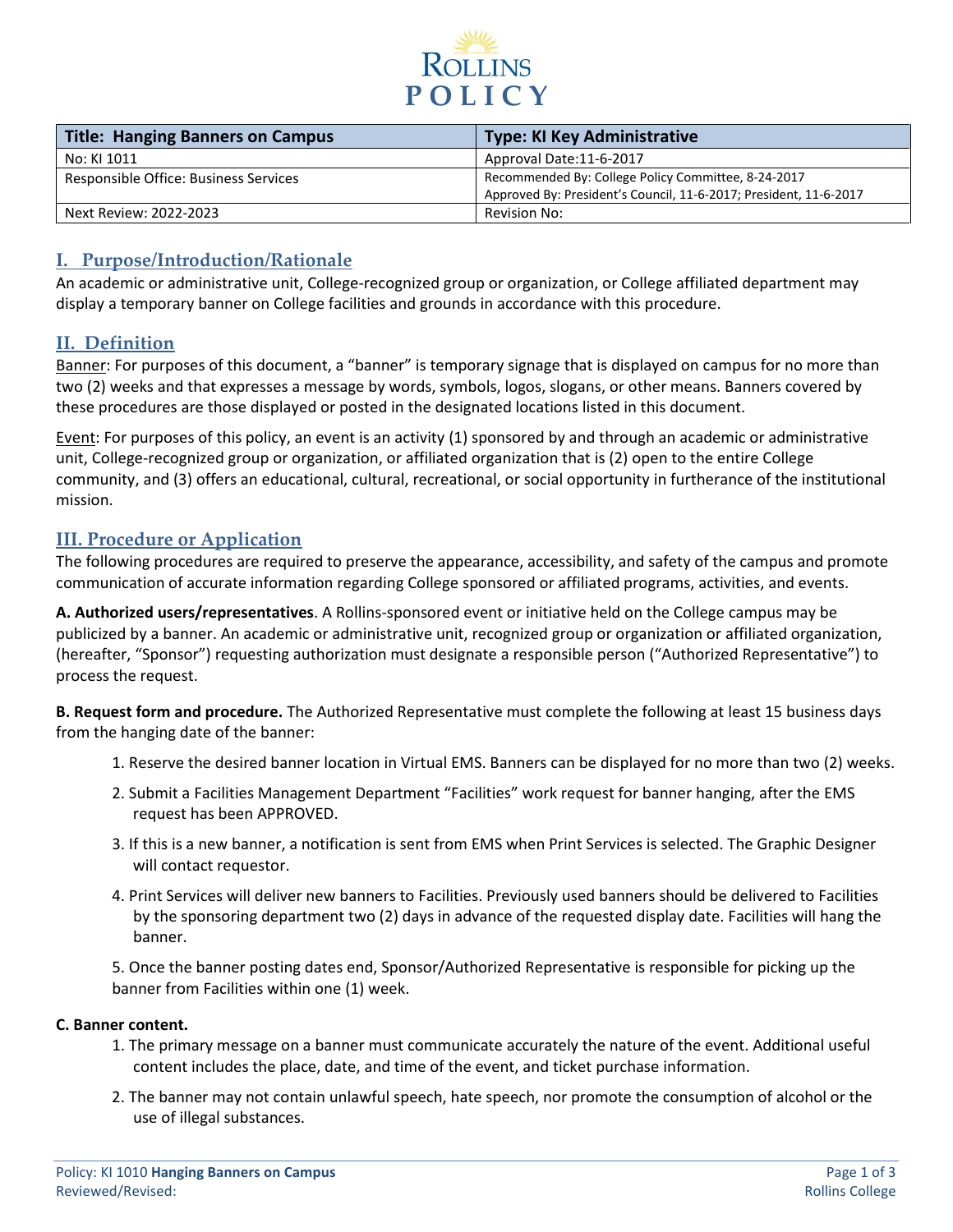- 3. If the name of a non-affiliate will appear on the banner because of a co-sponsorship or host relationship with a College sponsor, the content of the banner must clearly promote the event as its central message and, in most instances, the College sponsor's name should appear on the banner.
- 4. The Graphic Designer will review and approve banners for content. Should there be question regarding the appropriateness of a banner, the Graphic Designer will forward to the Chief Marketing and Community Relations Officer for approval.

**D. Banner quality.** All banners must be of professional quality and printed by Rollins Print Services (heavy vinyl or canvas) and made of materials, including affixation methods, that will not damage campus facilities.

**E. Display locations.** Banners shall be posted only at the authorized locations designated in this document.

**F. Priority of requests**. Requests will be processed in the order in which they are received. Due to the limited number of banner venues, a maximum of two (2) banners may be placed on the number of locations. Scheduling & Event Services reserves the right to approve or deny any space request based on policy, institutional priority, and signature events.

**G. Damage**. The College assumes no responsibility for the security of banners at any time during their posting, display, or removal.

#### **H. Locations available on Virtual EMS**

- 1. Front of Campus Center (2)
	- a. Two (2) complementary designed banners (from same department or advertising same event)
- 2. East wall on Annie Russell (scene shop facing sports center) (1)
- 3. Bush Science Center (side when entering campus) (1)
- 4. Outside of Olin Library (2)
	- a. Two (2) complementary designed banners (from same department or advertising same event) b. Olin Library has first right of refusal
- 5. Front of Mills Building (1)
- 6. Johnson Plaza (back of Mills Building) (1)
- 7. Outside of Alfond Sports Center (1)
- 8. Bush Science Center inside along stairs (1)

#### **I. This procedure does not apply to:**

- 1. The display of banners inside the Cornell Campus Center. Banner reservations for that space can be made at the Center for Inclusion & Campus Involvement (CICI) in Chase Hall.
- 2. The Cornell Fine Arts Museum.
- 3**.** Residence Halls, exterior and interior, including the display of banners or other forms of symbolic speech by students in residence hall window interiors visible to the general public, which are governed by Residential Life & Explorations policies and procedures.
- 4. The display of banners or other forms of symbolic speech in the interior of windows of academic or administrative buildings visible to the general public.
- 5. Chase Hall
- 6. The use of trees is discouraged, however, in special circumstances, requests may be made to the Assistant Director of Facilities for Grounds. Requests must be made at least two (2) weeks in advance of hanging.
- 7. Crummer Graduate School of Business
- 8. Athletic Facilities